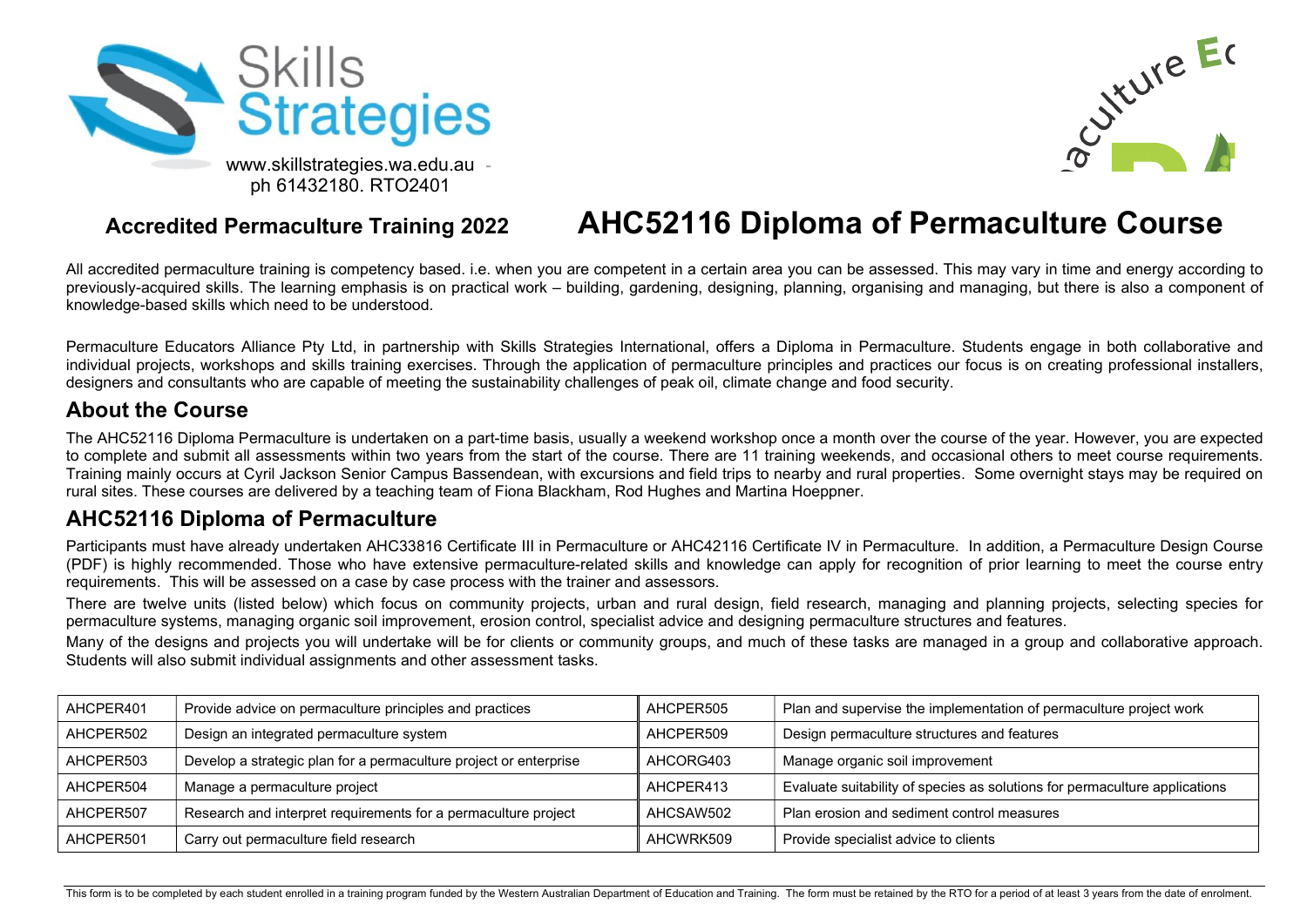# AHC52116 Diploma Permaculture

The following dates have been earmarked as training weekends. There will be flexibility on these dates, depending on the wishes on participants. Final weekend sessions are negotiated.

| W/shop No. | <b>Dates</b>      | <b>Workshop Topics</b>                                                                                                                                                                                                                                                                                                                                                                                                                                   |  |  |
|------------|-------------------|----------------------------------------------------------------------------------------------------------------------------------------------------------------------------------------------------------------------------------------------------------------------------------------------------------------------------------------------------------------------------------------------------------------------------------------------------------|--|--|
|            | February<br>12,13 | Customer Service - Dealing with clients, contracts, fees and charges, information from clients (e.g. resources, needs, budget restraints), on-going work<br>(service agreements), statement of limitations.                                                                                                                                                                                                                                              |  |  |
|            |                   | Occupational health and safety - Handling and using tools and equipment, Personal Protection Equipment (PPE), hazards and their control. Job Safety<br>Analysis (JSA), OHS policy for a workplace, risks assessment and management, MSDS.                                                                                                                                                                                                                |  |  |
|            |                   | Permaculture Design Strategies - Ethics, principles and common practices of permaculture. Strategies for energy descent, transition initiative, action<br>planning. Design principles. Functions and elements of permaculture systems. Needs analysis. Zones and sectors.                                                                                                                                                                                |  |  |
| 2          | March 12,13       | Organic soils - Soil fertility, common soil tests, characteristics, improvement. Plant tissue analysis, macro and micro nutrients, animals and soil fertility.<br>Mulch, compost, organic fertilisers and amendments. Cover crops, crop and grazing rotation. Organic standards.                                                                                                                                                                         |  |  |
|            |                   | Erosion and water control - Developing erosion and sediment control strategies, preparing a plan. Earthworks - drains, swales, sediment (silt) traps. Water<br>movement through the landscape.                                                                                                                                                                                                                                                           |  |  |
| 3          | April 9,10        | Integrating plants and animals - Useful plants and animals in permaculture systems. Food and tree crops – fruit, nut, and other perennials. Annual<br>vegetables. Fodder, windbreak and N-fixing species. Functions/uses and characteristics of common animals. Basic care and maintenance. Pens, fencing and<br>structures.                                                                                                                             |  |  |
|            |                   | Designing - Design brief, design steps, concept plans, report format, detailed final report, drafting, drawing to scale, tools and techniques, site analysis,<br>surveys. Rural design, urban design. Site assessment. Surveying techniques - laser and dumpy levels, drawing contours on plans. Conventional design<br>symbols, computer-aided drafting and designs.                                                                                    |  |  |
|            | May 14,15         | Strategic planning – Plan brief, plan layout/structure. Develop, document and review strategic plan for a project. Impact of climate change, peak oil, food<br>security on a strategic plan.                                                                                                                                                                                                                                                             |  |  |
|            |                   | Research Techniques - Qualitative and quantitative research, sources of information, resources, presentation of research. Field research techniques.<br>Analysing information, Mathematical analysis. Specialist advice – determining relevance of information. Research strategies and methods, reporting.<br>Sources of information, extracting information, sharing information, public speaking and presentations, culturally appropriate behaviour. |  |  |
| 5          | June 11,12        | Bioregional assessment - Bioregional and community characteristics and resources (inc humans and materials), social and cultural elements of an area, local<br>currency (eg LETS).                                                                                                                                                                                                                                                                       |  |  |
|            |                   | Budgeting - Estimating, basic budgeting skills, costing components of a project, bill of quantities, ordering materials, budget summaries.                                                                                                                                                                                                                                                                                                               |  |  |
| 6          | July $2,3$        | Designs and Reports - Style of reports. Layout and information on designs and reports. Presentations to clients, copies to key personnel.                                                                                                                                                                                                                                                                                                                |  |  |
|            | August 6,7        | Structures and features -- Passive solar design, embodied energy in building materials, advantages and disadvantages of different building types (eg<br>strawbale, rammed earth, cob, brick, pole, mudbrick etc). Greenhouse, shadehouse and garden structures. Planning and building approvals, regulations and<br>legislation.                                                                                                                         |  |  |
| $\,8\,$    | Sept 10.11        | Species selection, integrated plant and animal systems, common permaculture plants and animals.                                                                                                                                                                                                                                                                                                                                                          |  |  |
|            |                   | Managing projects - Developing a works program, scheduling/timelines of works, contractors and suppliers, safety plans, materials and equipment lists,<br>supervision of works, environmental impact of works. Management skills, co-ordinating projects, machinery hire, time management, budgeting, using<br>volunteers and sub-contractors, report writing. Project action plans and outcomes.                                                        |  |  |
| 9          | October 15,16     | Work on assignments, research, designs and reports                                                                                                                                                                                                                                                                                                                                                                                                       |  |  |
| 10         | Nov 19,20         | Work on assignments, research, designs and reports                                                                                                                                                                                                                                                                                                                                                                                                       |  |  |
| 11         | Dec 10,11         | Work on assignments, research, designs and reports. Working in conjunction with Cert III Group. Party & Celebration                                                                                                                                                                                                                                                                                                                                      |  |  |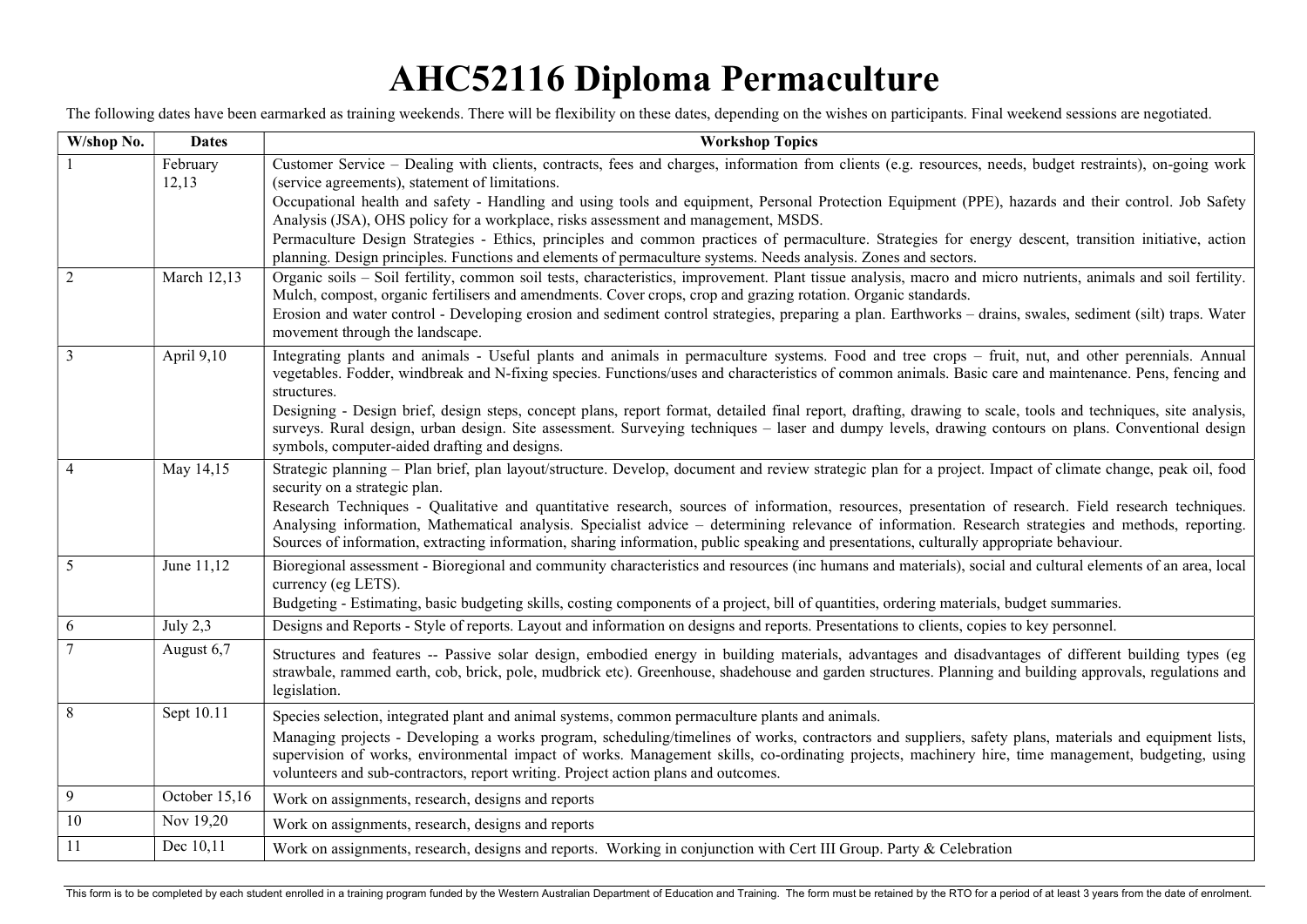| <b>STUDENT ENROLMENT FORM</b>                                                                                                                                                                     | First names     | To the Student: Please complete and sign this                                                                                                                                                                                                           |
|---------------------------------------------------------------------------------------------------------------------------------------------------------------------------------------------------|-----------------|---------------------------------------------------------------------------------------------------------------------------------------------------------------------------------------------------------------------------------------------------------|
| Email                                                                                                                                                                                             | Surname         | form. By signing you agree that you may be<br>contacted and asked to participate in one or                                                                                                                                                              |
| Address                                                                                                                                                                                           |                 | more surveys about this training program.                                                                                                                                                                                                               |
| Suburb/Town                                                                                                                                                                                       |                 |                                                                                                                                                                                                                                                         |
| Postcode                                                                                                                                                                                          | Phone           | Signature<br>Date                                                                                                                                                                                                                                       |
| Please complete the form using an $X$ in the appropriate boxes<br>What is your birth date?<br><b>Birth Date</b>                                                                                   |                 | What is your highest completed school year?<br>Completed Year 12<br>(tick one box)<br>Completed Year 11                                                                                                                                                 |
| What is your sex?<br>Female                                                                                                                                                                       | Male            | Completed Year 10<br>Completed Year 9<br>Completed Year 8 or lower                                                                                                                                                                                      |
| What is the suburb or town or locality in which<br>Suburb/Town/Locality<br>you usually live?                                                                                                      |                 | Did not go to school                                                                                                                                                                                                                                    |
| What is the postcode of the suburb or town in<br>Postcode<br>which you usually live?                                                                                                              |                 | In which year did you complete that school level?<br>Year<br>Are you still attending secondary school?<br>Yes                                                                                                                                           |
| In which country were you born?<br>Australia<br>Other - please specify                                                                                                                            |                 | No<br>Have you successfully completed any of the following<br>Yes                                                                                                                                                                                       |
| Do you mainly speak English at home?                                                                                                                                                              | Yes<br>No       | <b>Qualifications?</b><br>No<br>Bachelor Degree or Higher Degree<br>If YES tick any applicable boxes                                                                                                                                                    |
| Do you speak a language other than<br>No, English only<br>English at home?<br>Yes, other - please specify                                                                                         |                 | Advanced Diploma or Associate Degree<br>Diploma (or Associate Diploma)<br>Certificate IV (or Advanced Certificate/Technician)                                                                                                                           |
| How well do you speak English?<br>Very well<br>Not well                                                                                                                                           | Well            | Certificate III (or Trade Certificate)<br>Certificate II<br>Certificate I<br>Certificates other than the above                                                                                                                                          |
| Not at all<br>Are you of Aboriginal or Torres Strait<br>Islander origin? (Tick one box only)<br>Yes, Aboriginal<br>Yes, Torres Strait Islander<br>Yes, both Aboriginal and Torres Strait Islander | No              | Of the following categories, which best<br>Full-Time employee<br>describes your current employment status?<br>Part-Time employee<br>(one box only)<br>Self Employed - not employing others<br>Employer<br>Employed - Unpaid worker in a family business |
| Do you consider yourself to have a disability,<br>impairment or long term condition?                                                                                                              | Yes<br>No       | Unemployed - seeking full-time work<br>Unemployed - seeking part-time work<br>Not employed - not seeking employment                                                                                                                                     |
| If YES, please indicate the areas of disability<br>Hearing/Deaf<br>Impairment or long term condition.<br>Physical<br>(you may indicate more than one area)<br>Intellectual<br>Learning            |                 | Of the following categories, which best<br>To get a job<br>Describes your main reason for<br>To develop my existing business<br>Undertaking this training program?<br>To start my own business<br>(tick one box only)<br>To try for a different career  |
| Mental Illness<br><b>AHC52116 Diploma</b><br>Acquired brain impairment<br><b>Permaculture</b><br>Medical condition                                                                                | Vision<br>Other | To get a better job or promotion<br>It was a requirement of my job<br>I wanted extra skills for my job<br>To get into another course of study<br>For personal interest or self development                                                              |
|                                                                                                                                                                                                   |                 | Other reasons                                                                                                                                                                                                                                           |